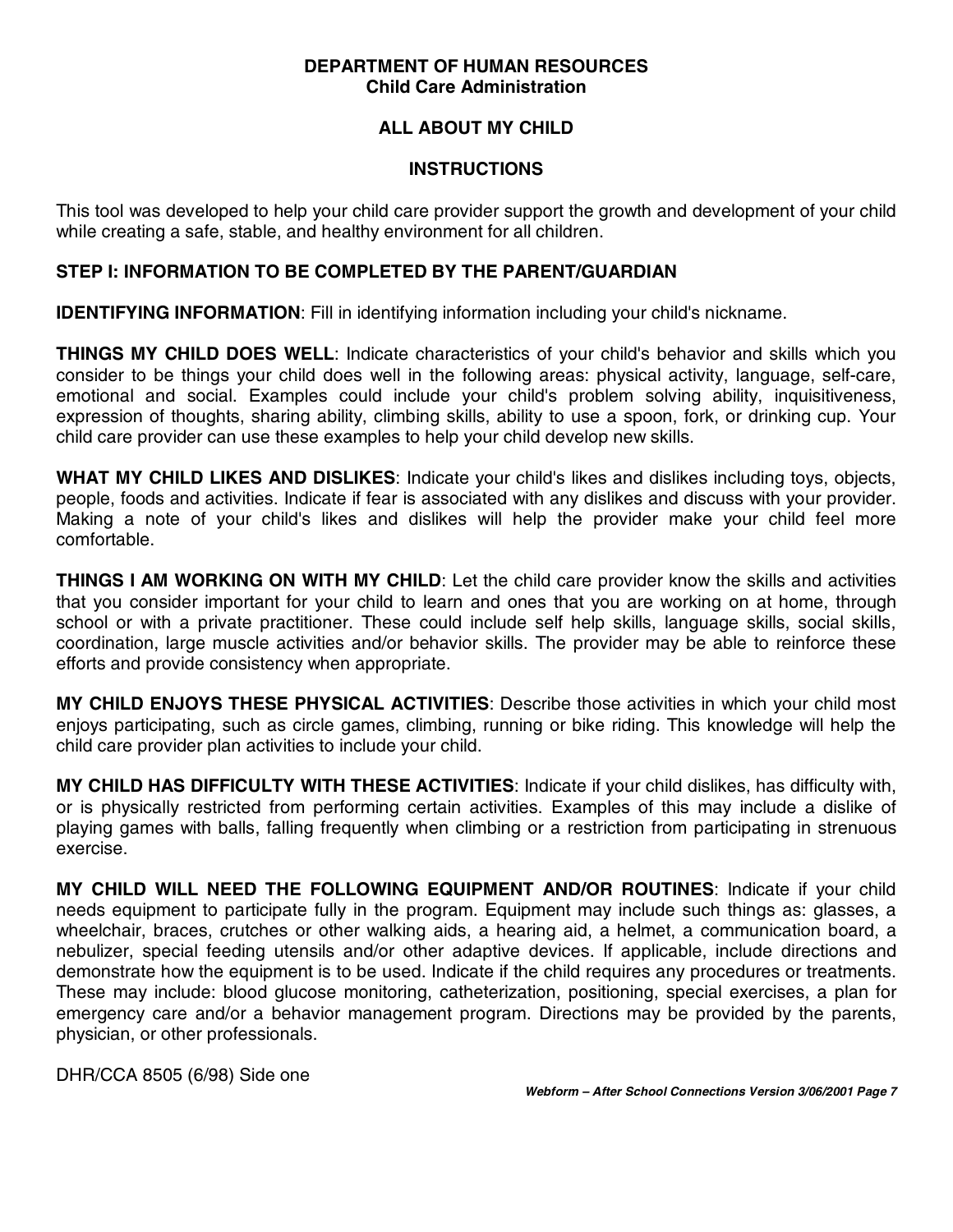#### **DEPARTMENT OF HUMAN RESOURCES Child Care Administration**

# **ALL ABOUT MY CHILD**

## **INSTRUCTIONS (continued)**

**THINGS MY CHILD MIGHT NEED HELP WITH**: Indicate if the child requires individual attention. This may be required only during certain activities or during the entire time the child is in care. Some examples are: help in tying shoes, help in cutting food, or encouragement to participate in group activities or to sit still, reinforcement of a behavior management program or intermittent catheterization. Any need for additional supervision is determined between the parent/guardian and the provider.

### **STEP II: THE PROVIDER'S PART**

**WHAT SPECIAL ADAPTATIONS WILL THE PROGRAM MAKE AT THIS TIME?** (For the use of the provider when necessary): In addition to the established provisions of the program, indicate any modification of the program necessary to meet the unique needs of this child. Examples may include: adding activities that this child especially likes or performs well, providing extra supervision when child is performing difficult activities, removing anything to which the child is allergic, rescheduling activities so that they do not interfere with any treatments, moving furniture to accommodate wheelchairs and adapting activities so the child will be included. Decisions may be made in cooperation with the parent/guardian.

### **STEP III: USE OF THE INFORMATION GATHERED**

**ONGOING**: The provider should be familiar with the information gathered on this form before working with the child. **All information collected shall be confidential. Written parental permission must be obtained prior to sharing this information with anyone other than the provider(s) and the Child Care Administration's licensing specialist**. **The information needs to updated as the child's needs(s) change or at a minimum, annually.** Revision of program plans can occur at any time based on observations of the child or updated evaluations (it may be helpful to make updates in a different color ink). It is important that the parent/guardian and provider devote time to discuss the child's day-today behavior and participation in activities. By doing this routinely, problems can be prevented.

**DAILY**: The provider/staff must have daily access to each child's personal information in order to adequately provide for the safety and care of each child. The information may be used to schedule procedures, treatments, program modifications, and/or additional supervision. The provider plans the program of activities to enable each child to participate with the group as much as possible.

**ANNUALLY**: This information must be reviewed and updated at **least once a year** by the parent. The parent/guardian and provider must initial and date the form when it is reviewed each year.

DHR/CCA 8505 (6/98) Side two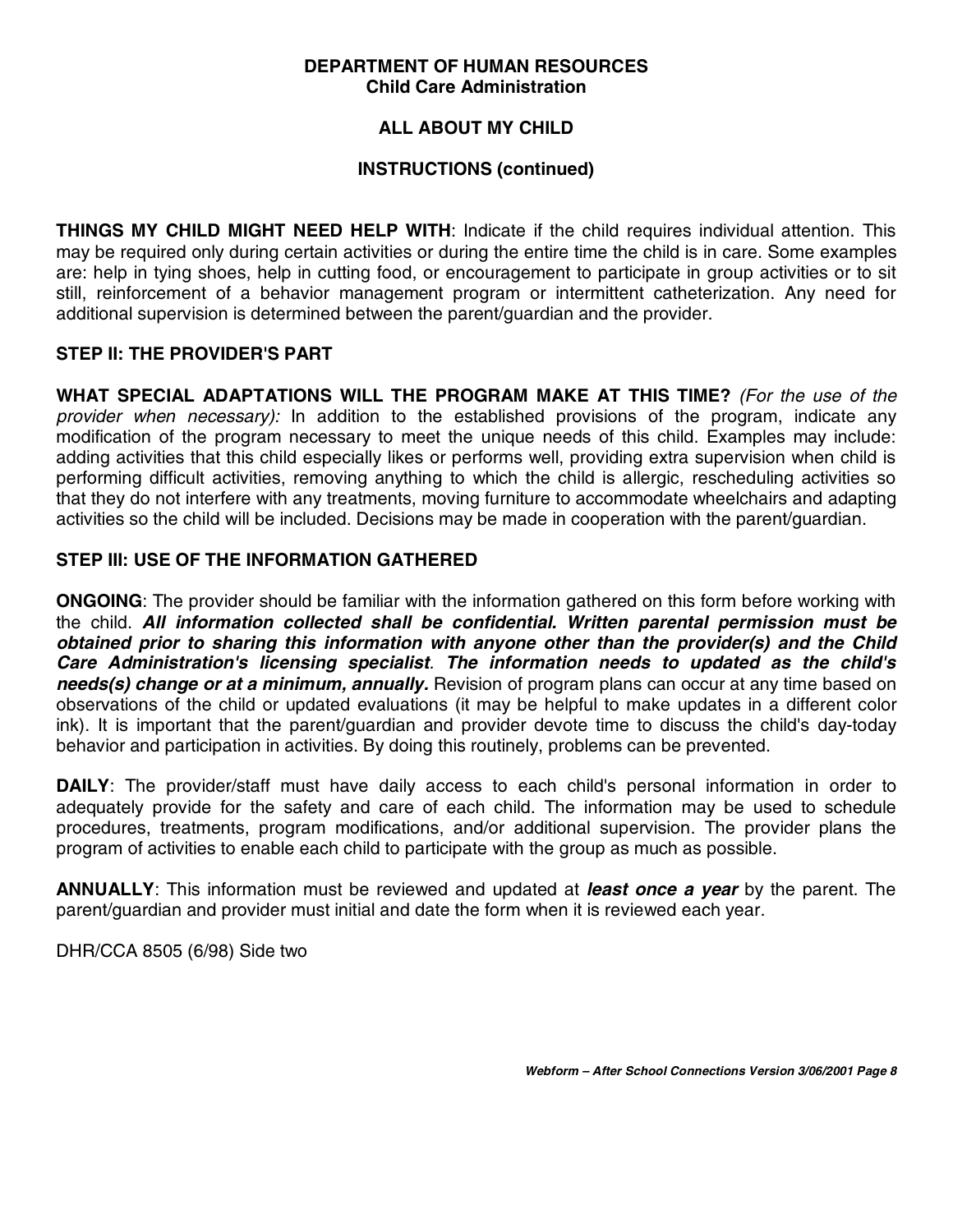|  |  |  | <b>DEPARTMENT OF HUMAN RESOURCES</b> |
|--|--|--|--------------------------------------|
|--|--|--|--------------------------------------|

# **Child Care Administration**

|                                      |                                                                | Child's First Name or Nickname            |  |  |  |  |  |
|--------------------------------------|----------------------------------------------------------------|-------------------------------------------|--|--|--|--|--|
|                                      |                                                                |                                           |  |  |  |  |  |
|                                      |                                                                |                                           |  |  |  |  |  |
|                                      |                                                                |                                           |  |  |  |  |  |
|                                      |                                                                |                                           |  |  |  |  |  |
|                                      |                                                                |                                           |  |  |  |  |  |
|                                      | The information contained herein is for CONFIDENTIAL USE ONLY. |                                           |  |  |  |  |  |
| THINGS MY CHILD DOES WELL            |                                                                |                                           |  |  |  |  |  |
|                                      |                                                                |                                           |  |  |  |  |  |
|                                      |                                                                |                                           |  |  |  |  |  |
|                                      |                                                                | <b>WHAT MY CHILD LIKES AND DISLIKES</b>   |  |  |  |  |  |
|                                      |                                                                |                                           |  |  |  |  |  |
| THINGS I AM WORKING ON WITH MY CHILD |                                                                |                                           |  |  |  |  |  |
|                                      |                                                                |                                           |  |  |  |  |  |
|                                      |                                                                | MY CHILD ENJOYS THESE PHYSICAL ACTIVITIES |  |  |  |  |  |
|                                      |                                                                |                                           |  |  |  |  |  |